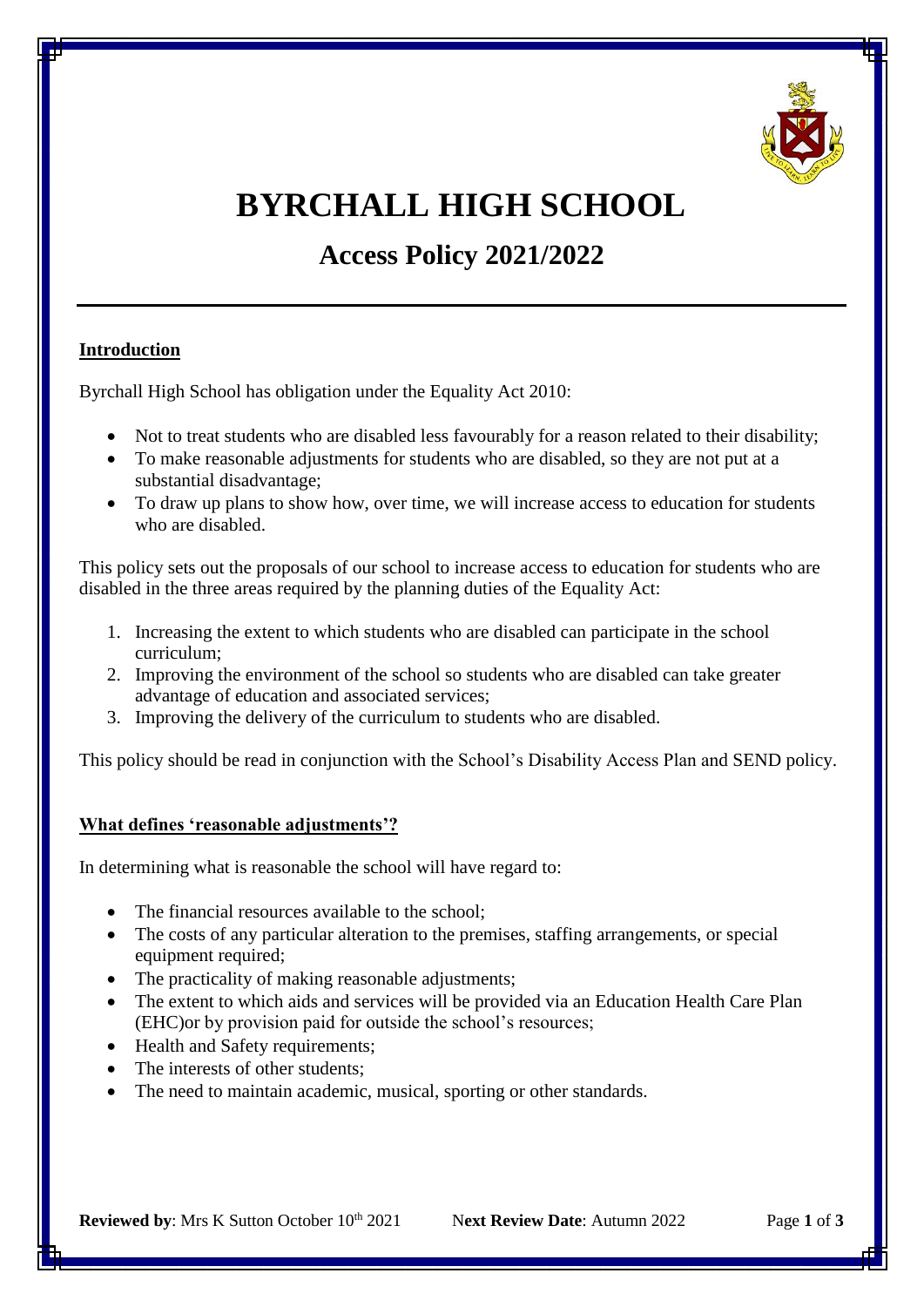# **Statement of Intent**

Byrchall High School is committed to resourcing, implementing, reviewing and revising the Disability Access Policy annually. Regular disability Access audits are undertaken as part of the process.

Our purpose is:

- To be sensitive to the needs of every child;
- To ensure the curriculum is accessible to every student;
- To keep equality of opportunity central in our practice:
- To have regard to any Department for Education's guidance as may be in force and amended from time to time.

# **What constitutes a disability?**

The Equality Act describes a person who is disabled as having 'a physical or mental impairment which has a substantial and long-term adverse effect on his or her ability to carry out normal day-today activities'.

Physical impairment may cover mobility difficulties and sensory difficulties such as hearing and visual impairment, and medical conditions such as asthma, diabetes, epilepsy or HIV.

Mental impairment includes neurological deficits such as specific learning difficulties; autistic spectrum conditions (ASC), speech and language difficulties, mental health conditions and attention deficit hyperactivity disorder (ADHD).

A large group of children is included within the definition of disability, including children with significant behaviour difficulties which relate to an underlying impairment.

Not all students who have a learning difficulty or special educational need are disabled.

# **Identifying the needs of students**

Parents, carers and teachers collaborate to identify and provide for the needs of individual students, as outlined in student profiles, individual education plans and pastoral support plans. This process is managed in School by the SENCO in conjunction with Progress Leaders and SLT.

Views and aspirations of students who are disabled, their families and designated professionals are an important part of our development planning.

Parents or guardians of children with disabilities or special educational needs are expected to notify them to the school at the point of registration. If these are not known at the time, the school should be notified as soon as they are recognised. Parents are requested to complete the Student Details when registering a place for their child at the School and include details of any special circumstances relating to their child's health, allergies, disabilities or learning difficulties or other circumstances which may affect their child's performance in the admissions process and ability to fully participate in the education provided by the School.

**Reviewed by**: Mrs K Sutton October 10<sup>th</sup> 2021 Next Review Date: Autumn 2022 Page 2 of 3 Parents will also be asked to provide copies of any professional reports e.g. Educational Psychologist's report or professional reports from other agencies or an Education, Health and Care plan. Early notification is of great value, as it will enable the school to consider whether reasonable